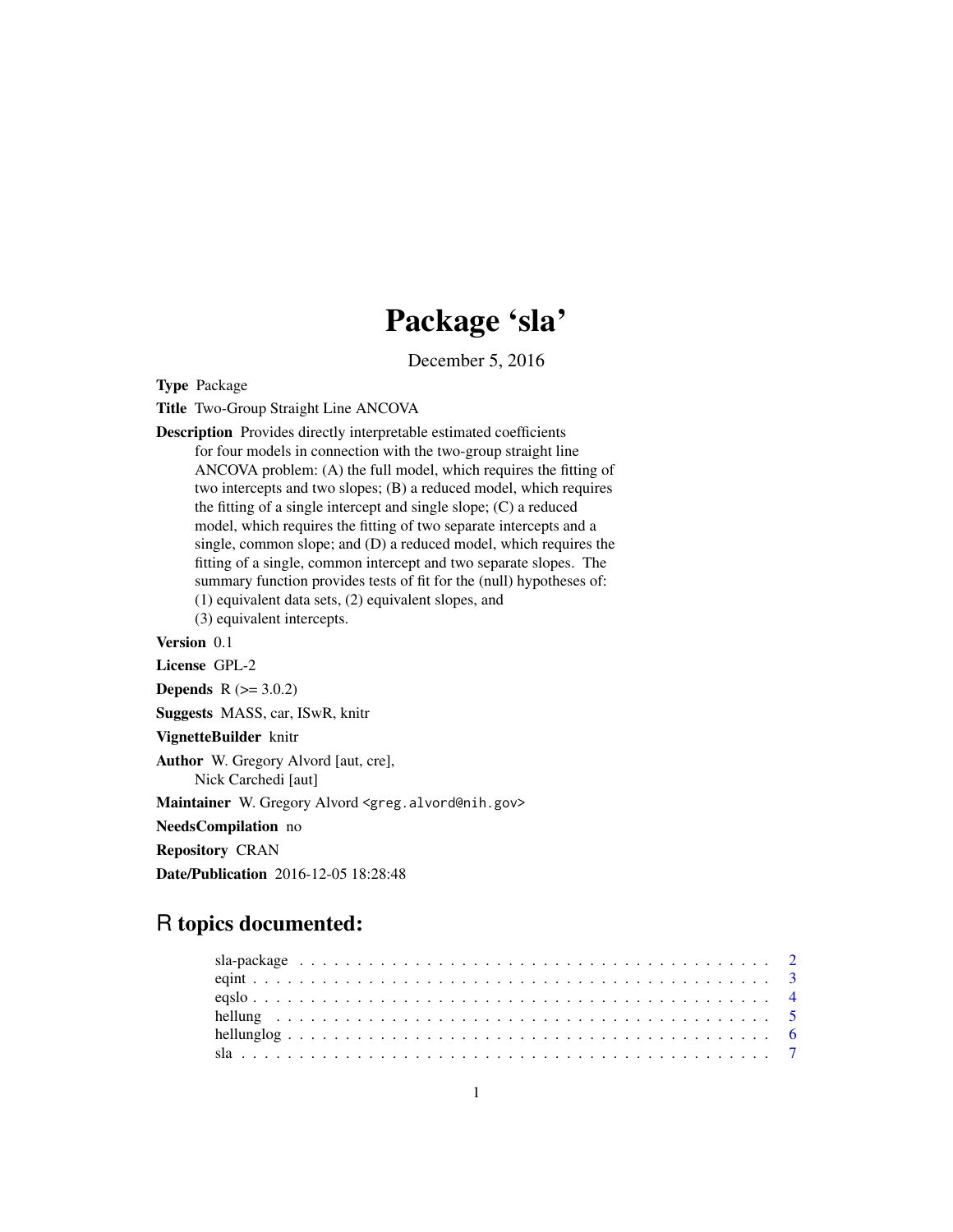#### <span id="page-1-0"></span>**Index** [11](#page-10-0)

#### Description

Fits four linear models ("A", "B", "C", and "D") for the two-group, straight-line ANCOVA problem. (A) Model "A", the full model - fits two intercepts and two slopes (separate intercepts and slopes for each group); (B) Model "B", a reduced model - fits single intercept and single slope to all the data (ignoring group designation); (C) Model "C", a reduced model - fits two different intercepts and a single, common slope; (D) Model "D", a reduced model - fits a single, common intercept and two different slopes.

#### Details

| Package: | sla        |
|----------|------------|
| Type:    | Package    |
| Version: | 1.0        |
| Date:    | 2014-08-24 |
| License: | $GPI - 2$  |

The 'sla' function fits four linear models ("A", "B", "C", and "D"), described above, in connection with the two-group, straight-line ANCOVA problem. The 'print' function produces directly interpretable coefficients (intercepts and slopes) for each model "A", "B", "C", and "D". The 'summary' function presents two tables. The top table displays the number of parameters fit, the residual degrees of freedom, the residual sum of squares, and the residual mean square for each model "A", "B", "C", and "D". The bottom table displays reductions in sums of squares, F statistics, and probabilities associated with models "B", "C", and "D",respectively, vs. model "A", thus testing for three null hypotheses: (1) equivalence of the data sets for the two groups, (2) equivalence of slopes for the two groups, and (3) equivalence of intercepts for the two groups.

#### Author(s)

W Greg Alvord

Maintainer: W Greg Alvord <greg.alvord@nih.gov>

#### References

Dalgaard P (2002) *Introductory Statistics with R*. Springer. Draper NR and Smith H (1998) *Applied Regression Analysis*. 3rd ed. Wiley. Fox J (2008) *Applied Regression Analysis and General Linear Models*, 2nd ed. Sage. Fox J and Weisberg S (2011) *An R Companion to Applied Regression*, 2nd ed. Sage. Searle SR (1971) *Linear Models*, Wiley. Venables WN and Ripley BD (2002) *Modern Applied Statistics with S*. 4th ed. Springer.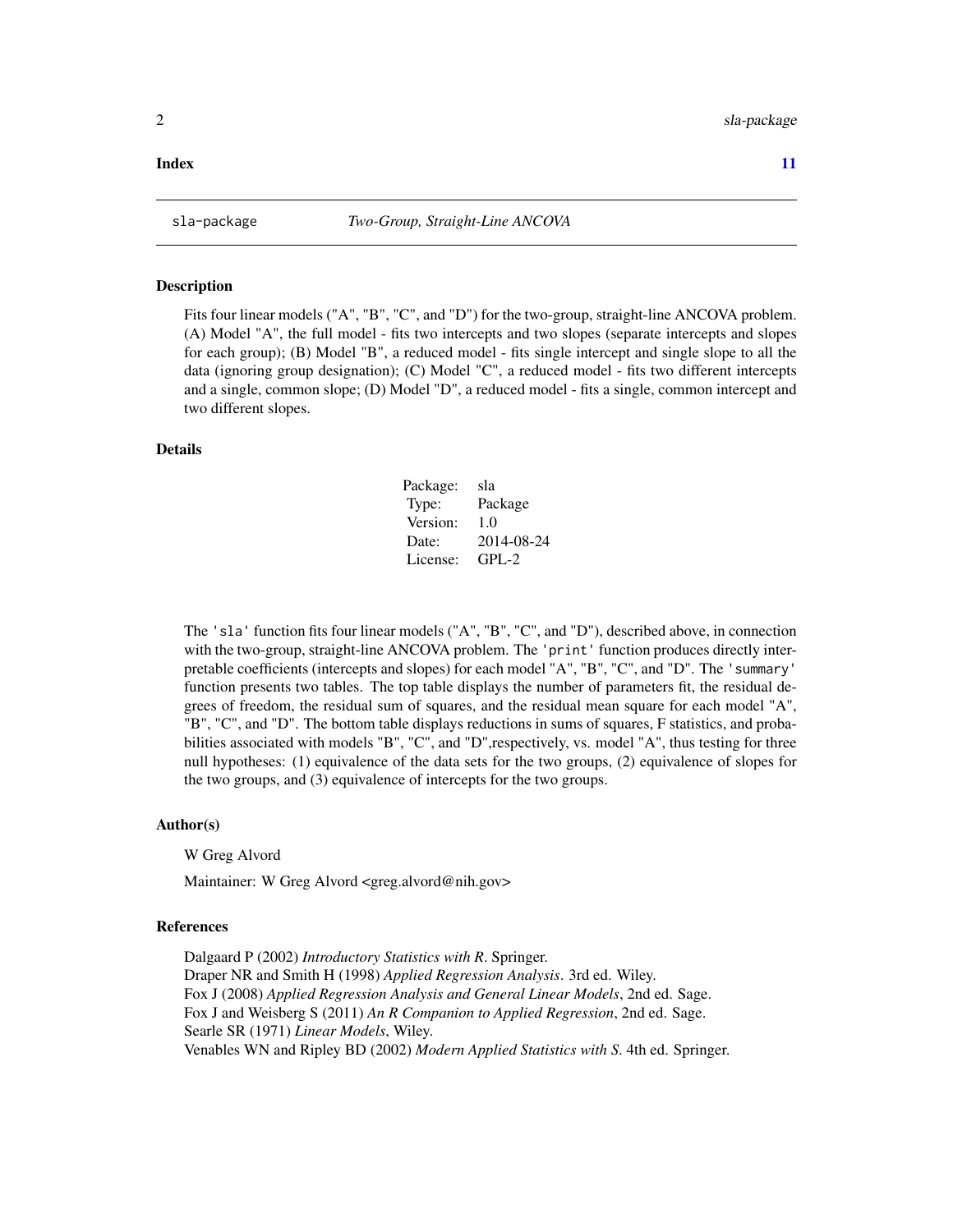#### <span id="page-2-0"></span>eqint 3

#### Examples

```
data(eqslo)
eqsloObj <- sla(eqslo)
eqsloObj
summary(eqsloObj)
attributes(eqsloObj)
eqsloObj$Mod.C # best fitting reduced model, equivalent slopes, different intercepts
summary(eqsloObj$Mod.C) # lm summary of Model C
plot(eqsloObj, mod = 'C') # plot of data eqslo, fitted lines with equal slopes, different intercepts
```
eqint *Equivalent Intercepts Data Frame - eqint*

#### Description

A small (input) data frame comprised of three columns in specific order: (1) Factor (group) variable at two levels,  $(2)$  x; a numerical regressor vector, and  $(3)$  y; a numerical criterion vector. The data are contrived to yield statistically equivalent intercepts but statistically different slopes.

#### Usage

data("eqint")

#### Format

A data frame with 10 observations on the following 3 variables.

group a factor with levels one two

x a numeric vector

y a numeric vector

#### Details

For the general two-group, straight line ANCOVA problem, the full model fits four parameters two intercepts and two slopes, one intercept and one slope for each of the two groups. One of the reduced models fits three parameters - a single, common intercept, and two separate slopes. The data in the eqint data frame are contrived to yield statistically equivalent intercepts and statistically different slopes.

#### References

Dalgaard P (2002) *Introductory Statistics with R*. Springer. Draper NR and Smith H (1998) *Applied Regression Analysis*. 3rd ed. Wiley. Fox J (2008) *Applied Regression Analysis and General Linear Models*, 2nd ed. Sage. Venables WN and Ripley BD (2002) *Modern Applied Statistics with S*. 4th ed. Springer.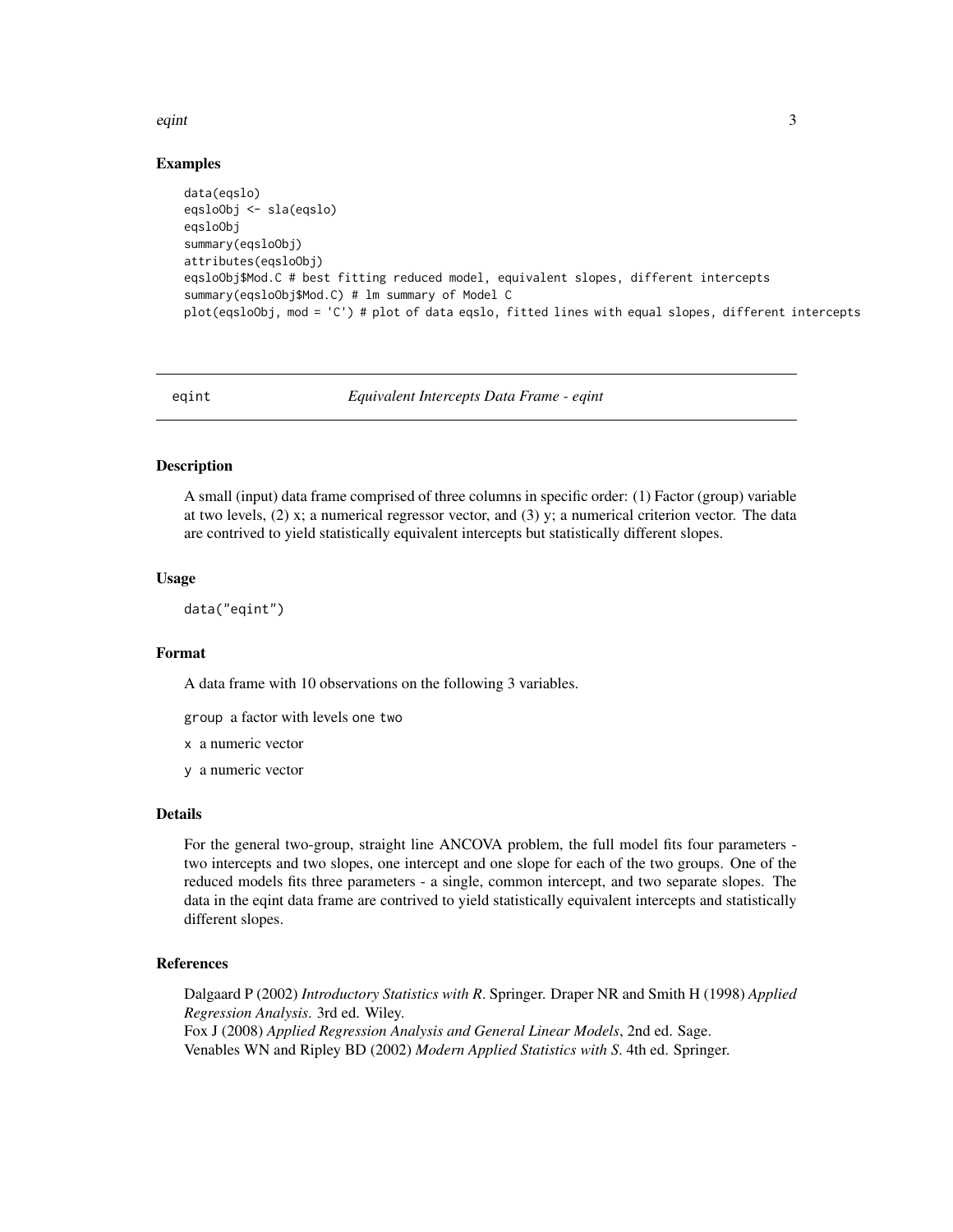#### Examples

```
data(eqint)
str(eqint)
eqintObj <- sla(eqint)
plot(eqintObj, mod = "A")
```
eqslo *Equivalent Slopes Data Frame - eqslo*

#### Description

A small (input) data frame comprised of three columns in specific order: (1) Factor (group) variable at two levels,  $(2)$  x; a numerical regressor vector, and  $(3)$  y; a numerical criterion vector. The data are contrived to yield statistically equivalent slopes but statistically different intercepts.

#### Usage

data("eqslo")

#### Format

A data frame with 10 observations on the following 3 variables.

group a factor with levels one two

x a numeric vector

y a numeric vector

#### Details

For the general two-group, straight line ANCOVA problem, the full model fits four parameters two intercepts and two slopes, one intercept and one slope for each of the two groups. One of the reduced models fits three parameters - two separate intercepts, and a single, common slope. The data in the eqslo data frame are contrived to yield statistically equivalent (parallel) slopes and statistically different intercepts.

#### References

Dalgaard P (2002) *Introductory Statistics with R*. Springer. Draper NR and Smith H (1998) *Applied Regression Analysis*. 3rd ed. Wiley. Fox J (2008) *Applied Regression Analysis and General Linear Models*, 2nd ed. Sage. Venables WN and Ripley BD (2002) *Modern Applied Statistics with S*. 4th ed. Springer.

#### Examples

```
data(eqslo)
str(eqslo)
eqsloObj <- sla(eqslo)
plot(eqsloObj, mod = "A")
```
<span id="page-3-0"></span>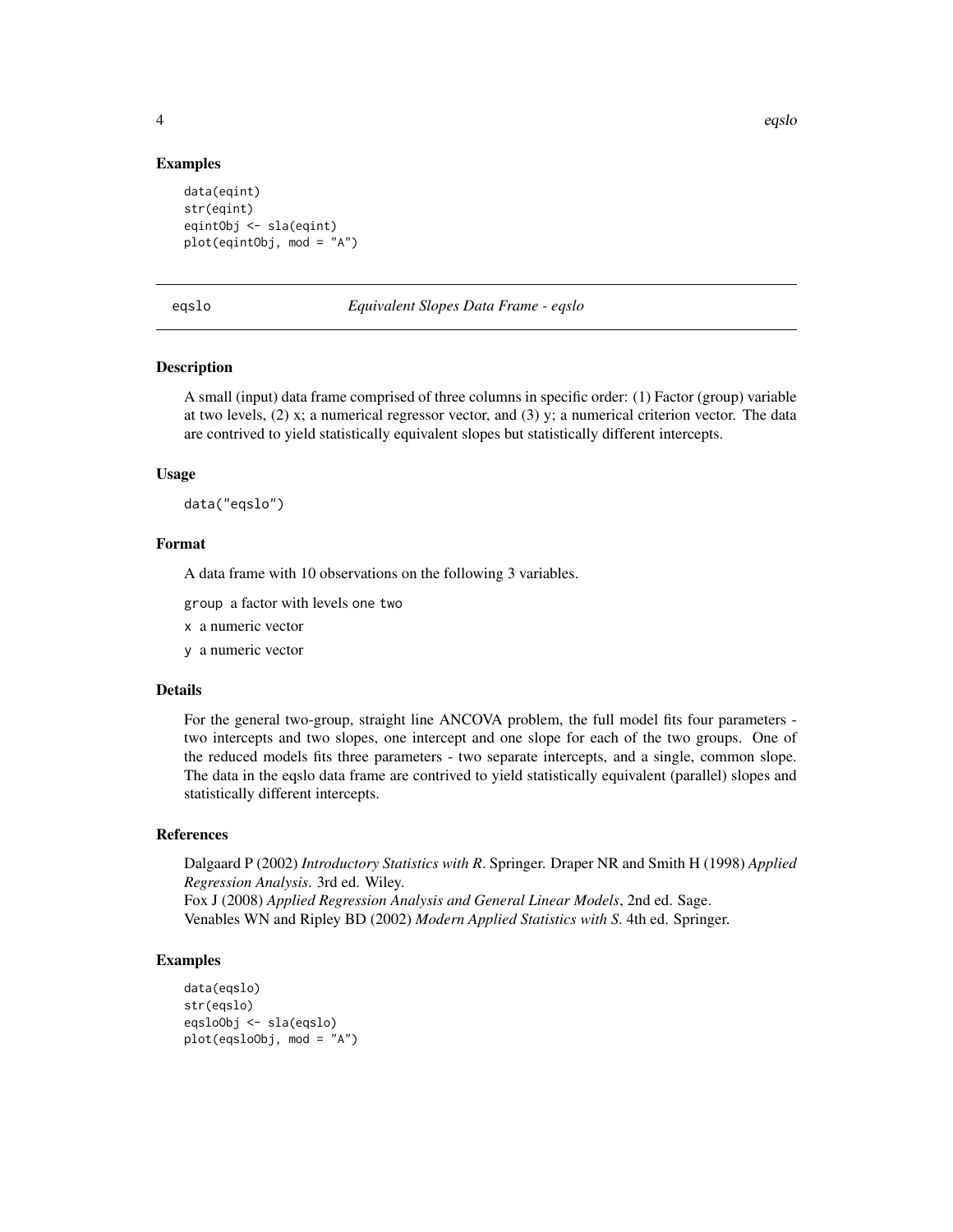<span id="page-4-0"></span>

#### Description

Data frame concerned with growth conditions of *Tetrahymena* cells, collected by Per Hellung-Larsen. Data are from two groups of cell cultures where glucose was either added or not added to the growth medium. For each culture the average cell diameter and cell concentration were recorded.

#### Usage

data("hellung")

#### Format

A data frame with 51 observations on the following 3 variables.

glucose a factor with levels Yes No

conc a numeric vector

diameter a numeric vector

#### Details

A plot of the diameter by concentration data reveals that the data are distributed exponentially. For interest with two-group, straight line ANCOVA the raw conc and diameter values should be transformed to their common logs. Cf. hellunglog data frame in this package.

#### Source

Dalgaard P (2002) *Introductory Statistics with R*. Springer. pp. 172-182.

#### References

Dalgaard P (2002) *Introductory Statistics with R*. Springer.

#### Examples

data(hellung) # cf. hellunglog data frame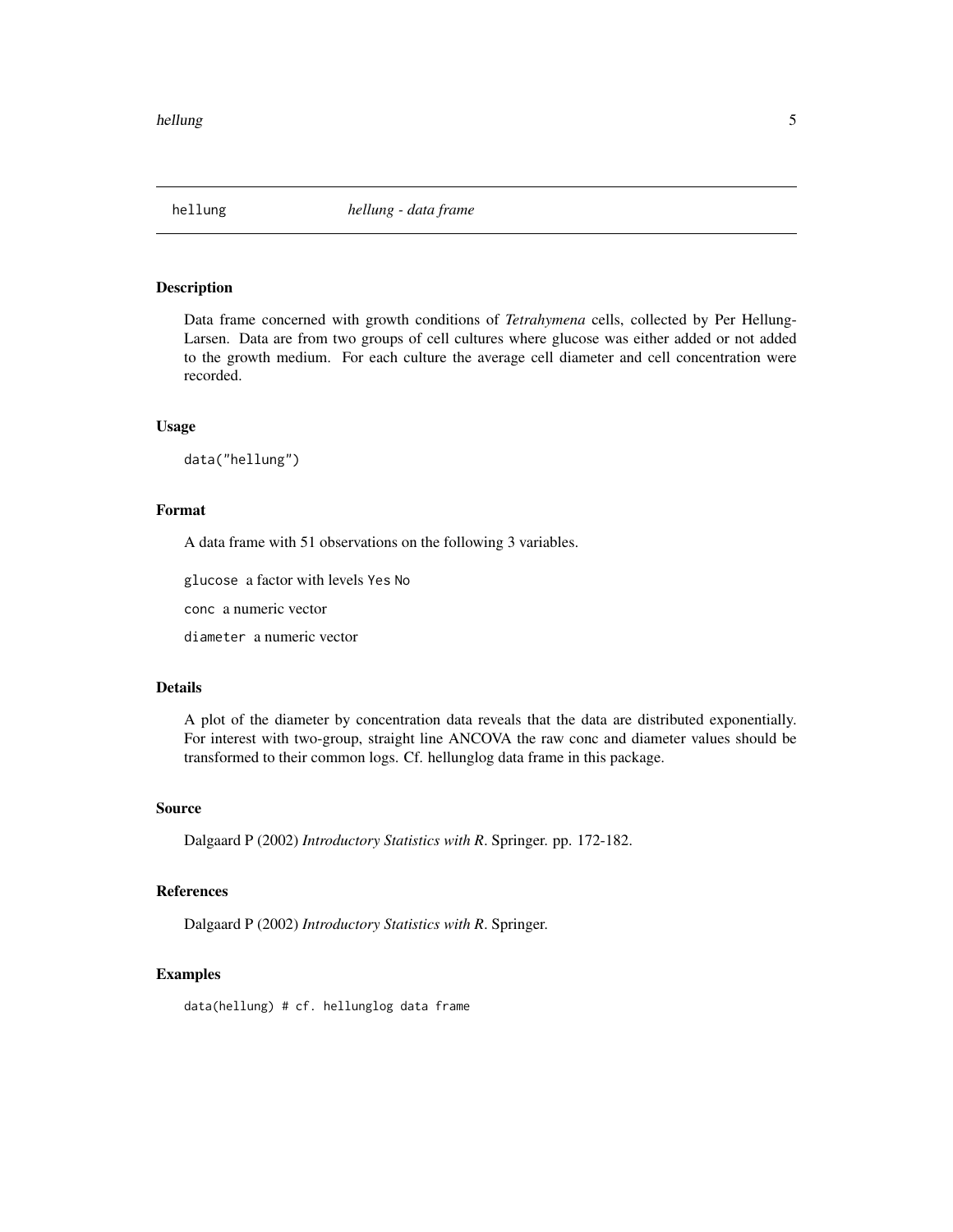<span id="page-5-0"></span>

#### Description

Data frame concerned with growth conditions of *Tetrahymena* cells, collected by Per Hellung-Larsen. Data are from two groups of cell cultures where glucose was either added or not added to the growth medium. For each culture the average cell diameter and cell concentration were recorded.

#### Usage

data("hellunglog")

#### Format

A data frame with 51 observations on the following 3 variables.

glucose a factor with levels Yes No

log10conc a numeric vector

log10diam a numeric vector

#### Details

A plot of the original diameter by concentration data (found in hellung data frame) reveals that the data are distributed exponentially. For interest with two-group, straight line ANCOVA the raw conc and diameter values have been transformed to their common logs, designated as log10conc and log10diam. Cf. hellung data frame in this package.

#### Source

Dalgaard P (2002) *Introductory Statistics with R*. Springer. pp. 172-182.

#### References

Dalgaard P (2002) *Introductory Statistics with R*. Springer.

#### Examples

```
data(hellunglog)
hellunglogObj <- sla(hellunglog)
hellunglogObj
summary(hellunglogObj)
plot(hellunglogObj, mod = "A")
```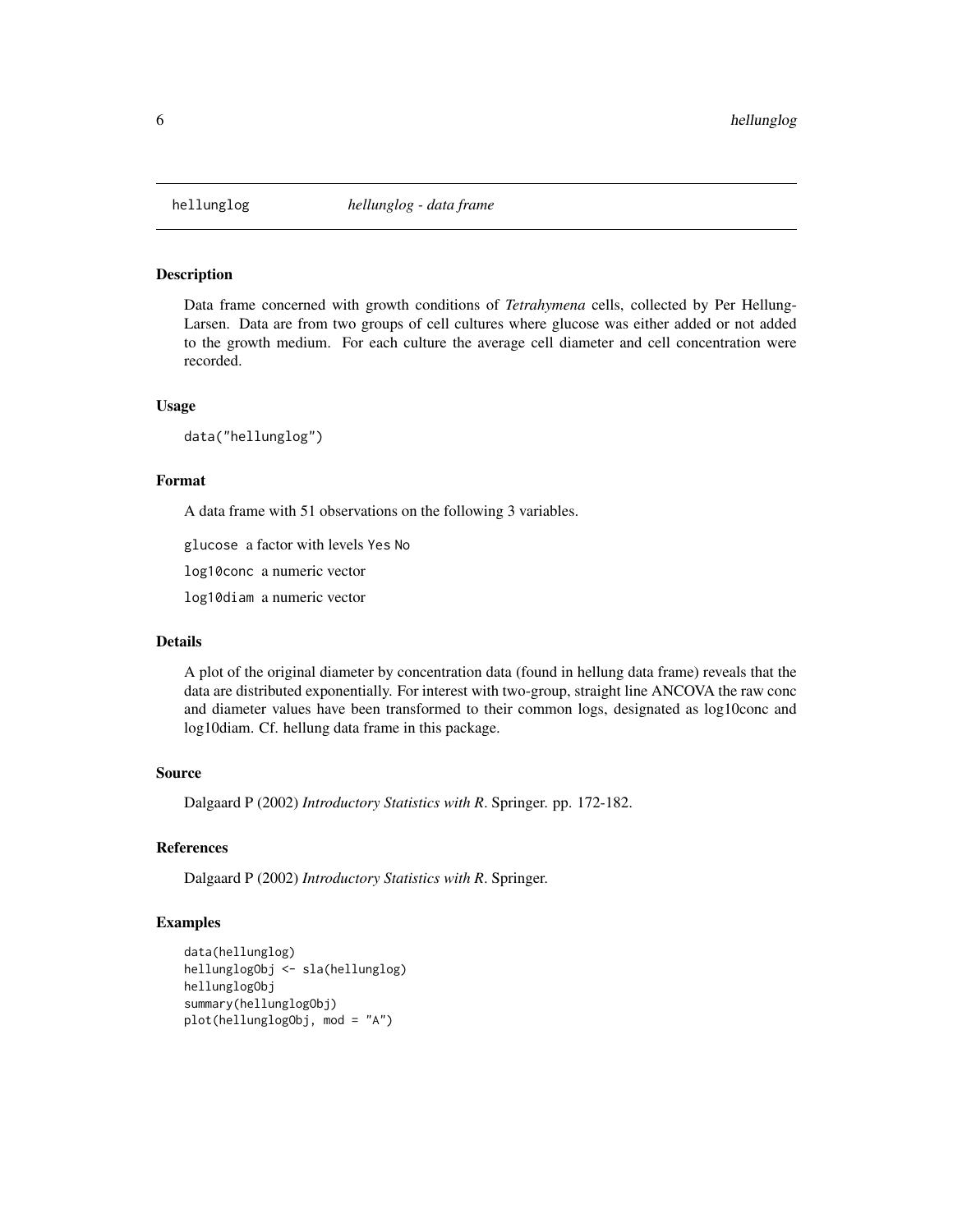#### <span id="page-6-0"></span>Description

Fits four linear models ("A", "B", "C", and "D") for the two-group, straight-line ANCOVA problem. (A) Model "A", the full model - fits two intercepts and two slopes (separate intercepts and slopes for each group); (B) Model "B", a reduced model - fits single intercept and single slope to all the data (ignoring group designation); (C) Model "C", a reduced model - fits two different intercepts and a single, common slope; (D) Model "D", a reduced model - fits a single, common intercept and two different slopes.

#### Usage

```
sla(facxy, ...)
## Default S3 method:
sla(facxy, ...)
## S3 method for class 'sla'
print(x, \ldots)## S3 method for class 'sla'
summary(object, ...)
## S3 method for class 'sla'
plot(x, modelType2Plot = "A", ...)
```
#### Arguments

| facxy    | a data frame with three columns in specific order: $(1)$ factor (Group) variable, $(2)$<br>numeric x-axis predictor, regressor (or independent) variable, and (3) numeric<br>y-axis criterion (or dependent) variable. |
|----------|------------------------------------------------------------------------------------------------------------------------------------------------------------------------------------------------------------------------|
| X        | an object of class 'sla', i.e., a list containing data frames, coefficients, and<br>fitted models.                                                                                                                     |
| object   | an object of class 'sla', i.e., a list containing data frames, coefficients, and<br>fitted models.                                                                                                                     |
|          | modelType2Plot a character letter, "A", "B", "C", or "D", to indicate which model, with its asso-<br>ciated fitted lines (abline), to plot.                                                                            |
| $\cdots$ | not used.                                                                                                                                                                                                              |

#### Value

Returns an object of class "sla", which is a list containing the following components:

| Call     | model call                                      |
|----------|-------------------------------------------------|
| INPUT.df | input data frame                                |
|          | Summary of Input Data Frame                     |
|          | produced from the generic function summary().   |
| Mod.A    | an object of class "lm" for the fit of Model A. |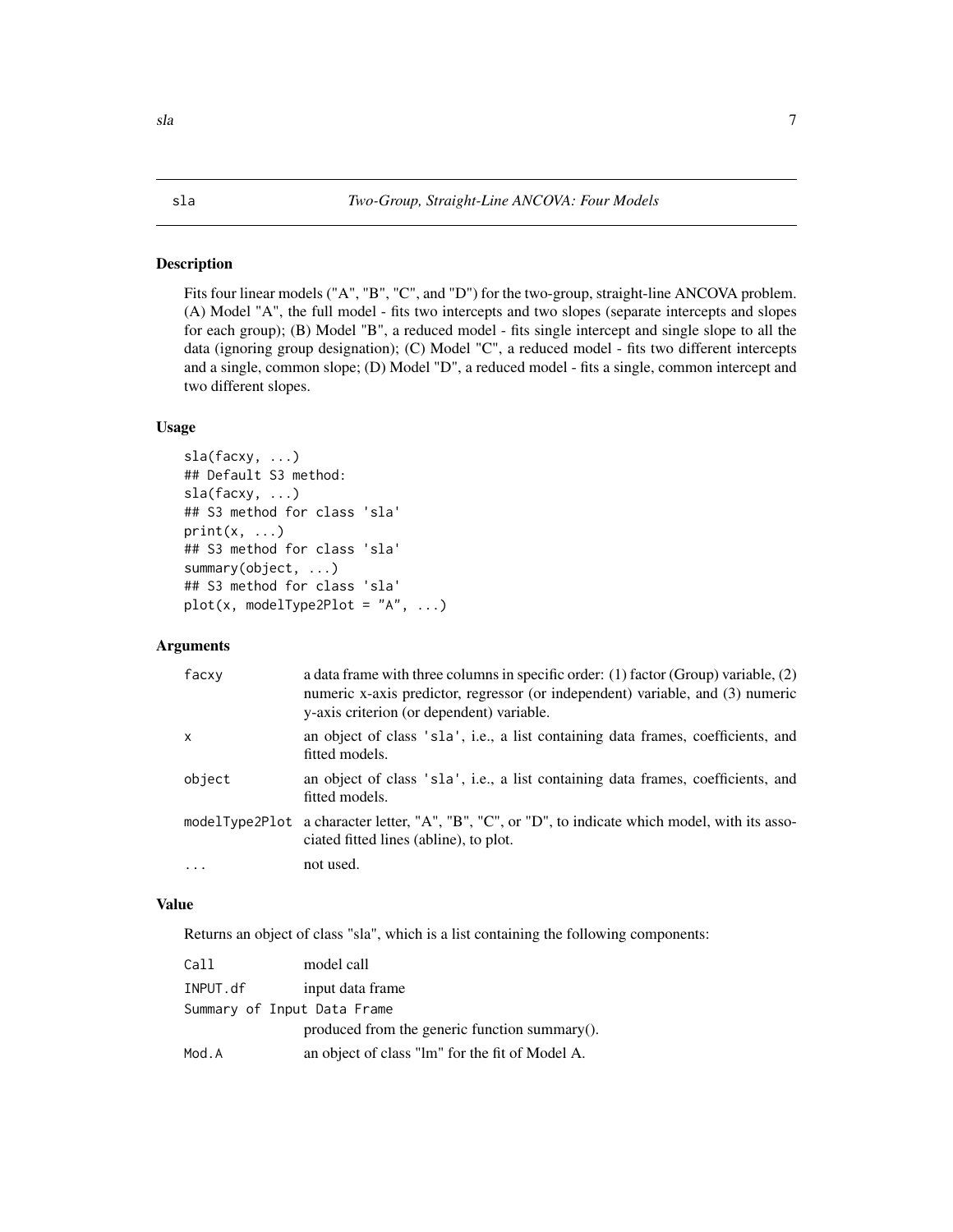| Mod.B             | an object of class "lm" for the fit of Model B.                                                                                                                                                                                                                                                                                                                                                                                                                           |
|-------------------|---------------------------------------------------------------------------------------------------------------------------------------------------------------------------------------------------------------------------------------------------------------------------------------------------------------------------------------------------------------------------------------------------------------------------------------------------------------------------|
| Mod.C             | an object of class "lm" for the fit of Model C.                                                                                                                                                                                                                                                                                                                                                                                                                           |
| Mod.D             | an object of class "lm" for the fit of Model D.                                                                                                                                                                                                                                                                                                                                                                                                                           |
| Fit.Table         | a data frame containing a description of the fit, number of parameters estimated,<br>residual degrees of freedom, residual sum of squares, and residual mean square<br>for each model "lm" fit, i.e., for models A, B, C and D.                                                                                                                                                                                                                                           |
| Test.Table        | a data frame containing a description of three tests of (reduced) models B, C,<br>and D vs. the (full) model A, the degrees of freedom associated with the anova()<br>comparison of the reduced and full models [note: always 2, 1, and 1], the differ-<br>ence between the residual sums of squares between the reduced and full models,<br>the F statistic associated with the test, and the probability associated with the<br>corresponding F statistic for the test. |
| Fit.Table.Pretty  |                                                                                                                                                                                                                                                                                                                                                                                                                                                                           |
|                   | a data frame containing essentially the same information as in Fit. Table but dis-<br>played in a prettier format.                                                                                                                                                                                                                                                                                                                                                        |
| Test.Table.Pretty |                                                                                                                                                                                                                                                                                                                                                                                                                                                                           |
|                   | $\mathbf{1} \times \mathbf{0}$ , $\mathbf{1} \times \mathbf{1}$ , $\mathbf{1} \times \mathbf{1}$ , $\mathbf{1} \times \mathbf{1}$ , $\mathbf{1} \times \mathbf{1}$ , $\mathbf{1} \times \mathbf{1}$ , $\mathbf{1} \times \mathbf{1}$                                                                                                                                                                                                                                      |

a data frame containing essentially the same information as in Test.Table but displayed in a prettier format.

#### Note

(1) The hellung data frame with conc and diameter raw values is available in the ISwR library from Dalgaard P (2002) *Introductory Statistics with R*. Springer.

(2) Simulated data sets (without setting the seed) using the code provided in the examples yield the desired outcomes 95 percent of the time.

#### Author(s)

W Greg Alvord

#### References

Dalgaard P (2002) *Introductory Statistics with R*. Springer. Draper NR and Smith H (1998) *Applied Regression Analysis*. 3rd ed. Wiley. Fox J (2008) *Applied Regression Analysis and General Linear Models*, 2nd ed. Sage. Fox J and Weisberg S (2011) *An R Companion to Applied Regression*, 2nd ed. Sage. Searle SR (1971) *Linear Models*, Wiley. Venables WN and Ripley BD (2002) *Modern Applied Statistics with S*. 4th ed. Springer.

#### Examples

```
data(eqslo)
eqsloObj <- sla(eqslo)
eqsloObj
summary(eqsloObj)
attributes(eqsloObj)
eqsloObj$Mod.C # best fitting reduced model, equivalent slopes, different intercepts
summary(eqsloObj$Mod.C) # lm summary of Model C
```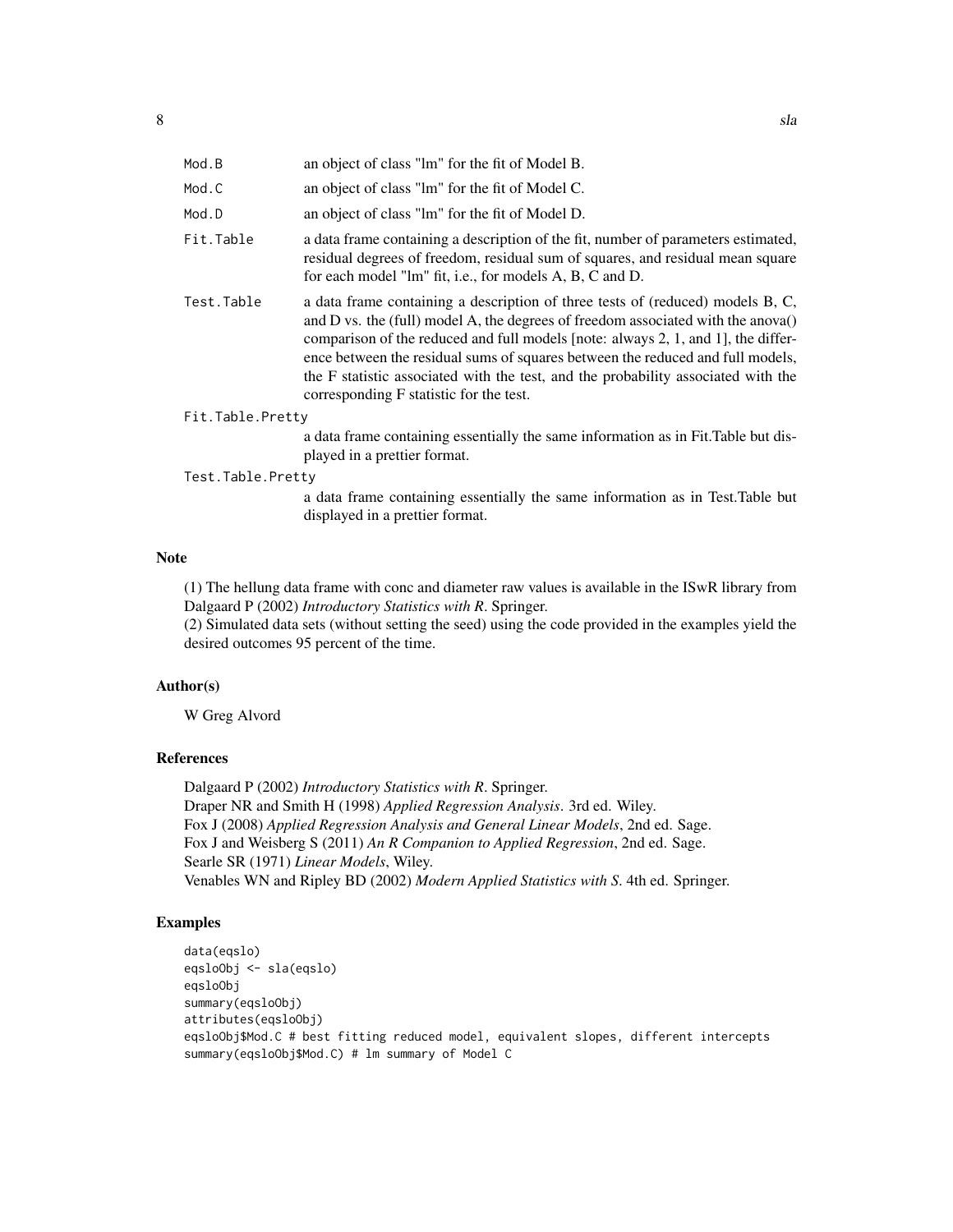##

data(eqint)

eqintObj

eqintObj <- sla(eqint)

summary(eqintObj)

```
sla sla 9
  plot(eqsloObj, mod = 'C') # plot of data eqslo, fitted lines with equal slopes, different intercepts
```

```
attributes(eqintObj)
eqintObj$Mod.D # best fitting reduced model, equivalent intercepts, different slopes
summary(eqintObj$Mod.D) # lm summary of Model D
plot(eqintObj, mod = 'D') # plot of data eqint, fitted lines with equal intercepts, different slopes
##
## See MASS, 4th ed., pp 139-144 for ANCOVA of whiteside data
##
library(MASS)
data(whiteside)
whitesideObj <- sla(whiteside)
summary(whitesideObj) # See MASS, 4th ed., pp 139-144 for ANCOVA of whiteside data
par(mfrow = c(2,2))plot(whitesideObj, "A") # different intercepts and different slopes
plot(whitesideObj, "B") # common intercept and common slope
plot(whitesideObj, "C") # different intercepts, common slope
plot(whitesideObj, "D") # different slopes, common intercept
##
## See Dalgaard, pp. 172-182 for ANCOVA of (log10) hellung data
##
data(hellunglog)
hellunglogObj <- sla(hellunglog)
hellunglogObj
summary(hellunglogObj) # See Dalgaard, pp. 172-182 for ANCOVA of (log10) hellung data
par(mfrow = c(2,2))plot(hellunglogObj, "A") # different intercepts and different slopes
plot(hellunglogObj, "B") # common intercept and common slope
plot(hellunglogObj, "C") # different intercepts, common slope
plot(hellunglogObj, "D") # different slopes, common intercept
##
## Simulate data for common slope, different intercepts
##
group <- c(rep('A', 50), rep('B', 50))
x \leq -rep(1:50, 2)set.seed(50) #
y1 <- rnorm(50) + 4*.05*x[1:50]
set.seed(100)
y2 \le - rnorm(50) + 7 + y1
y \leftarrow c(y1, y2)esdf <- data.frame(group, x, y)
esdfObj <- sla(esdf)
esdfObj
summary(esdfObj)
par(mfrow = c(2,2))plot(esdfObj, mod = 'A')
plot(esdfObj, mod = 'B')
plot(esdfObj, mod = 'C')
plot(esdfObj, mod = 'D')
```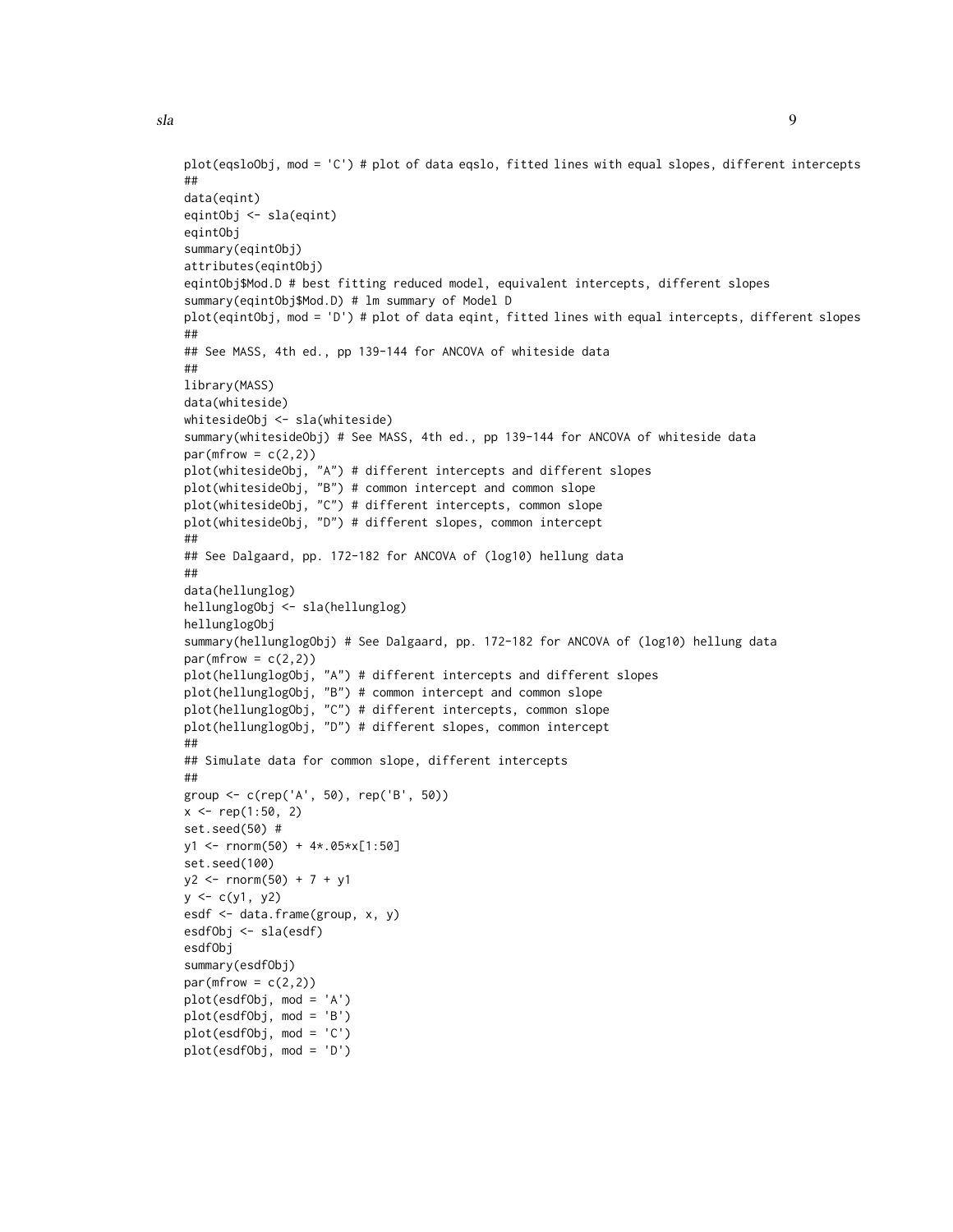```
##
## Simulate data for common intercept, different slopes
##
group <- c(rep('A', 50), rep('B', 50))
x \le rep(1:50, 2)
set.seed(49) #
y1 <- rnorm(50) + 1*.03*x[1:50]
set.seed(99) #
y2 <- rnorm(50) + 1*.25*x[51:100]
y \leftarrow c(y1, y2)eidf <- data.frame(group, x, y)
eidfObj <- sla(eidf)
eidfObj
summary(eidfObj)
par(mfrow = c(2,2))plot(eidfObj, mod = 'A')
plot(eidfObj, mod = 'B')
plot(eidfObj, mod = 'C')
plot(eidfObj, mod = 'D')
```